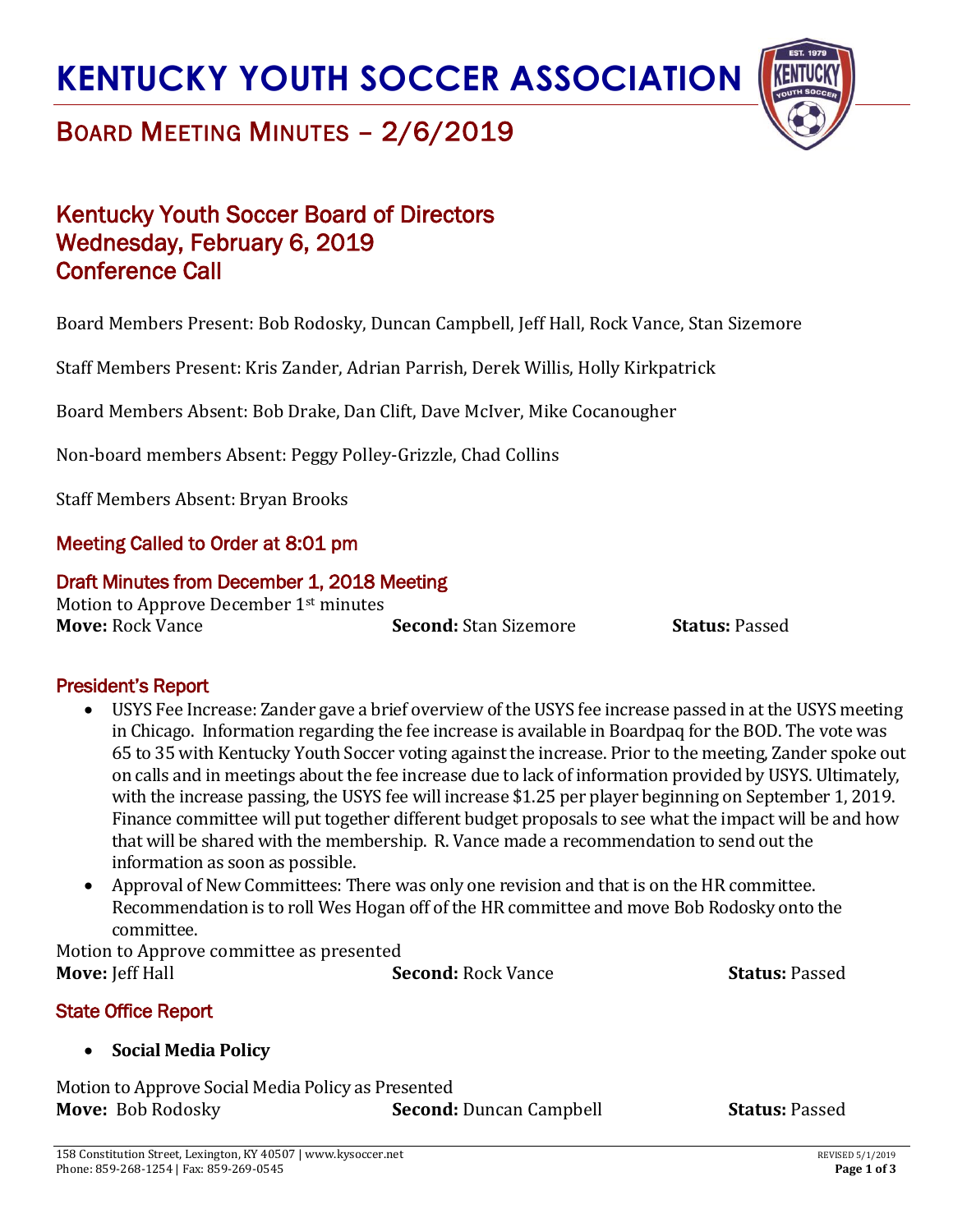

### BOARD MEETING MINUTES – 2/6/2019

### • **Concussion Awareness Policy**

Motion to Approve Concussion Awareness Policy as Presented **Move:** Duncan Campbell **Second:** Bob Rodosky

Discussion on reasoning for putting a policy into place for state events only. Zander explained that at this time, there is no way to enforce this policy anywhere beyond state events. Discussion regarding who is responsible for filling out form and determining symptoms at KPL games. Additional discussion on some minor items that need to be cleaned up on the document prior to approval.

Motion to table Concussion Awareness Policy until the next board meeting **Move:** Stan Sizemore **Second:** Jeff Hall **Status:** Passed

### Soccer Learning University

Kirkpatrick and Parrish gave a brief report on the 2019 SLU. The event was a success from our view. The presenters were pleased with the way the event was organized and handled. State office is collecting survey data from attendees on the event and will present the data at the next board meeting.

### Finance Committee

Zander gave a brief update on financials. All 1099s have been sent out for 2016. The 1096 reporting has been completed and all necessary documents have been submitted to the IRS by our CPA.

- Statement of Activity 12.31.18 & Statement of Financial Position 12.31.18 provided to BOD in Boardpaq.
- Long Term Investment Policy: In December, the board approved the state office to further engage with Wealth South for a long-term investment plan. As such, as a long term and short-term investment policy have been created for the organization.

Motion to approve the long term and short-term investment policies: **Move:** Duncan Campbell **Second:** Bob Rodosky

Discussion regarding the recommendation of Wealth South to align the spending policy with the fiscal year.

**Status:** Passed

### Finance Committee Charter

Minor changes were made to the finance committee charter that was presented in December board meeting

Motion to approve Finance Committee Charter as presented **Move:** Duncan Campbell **Second:**Stan Sizemore **Status:** Passed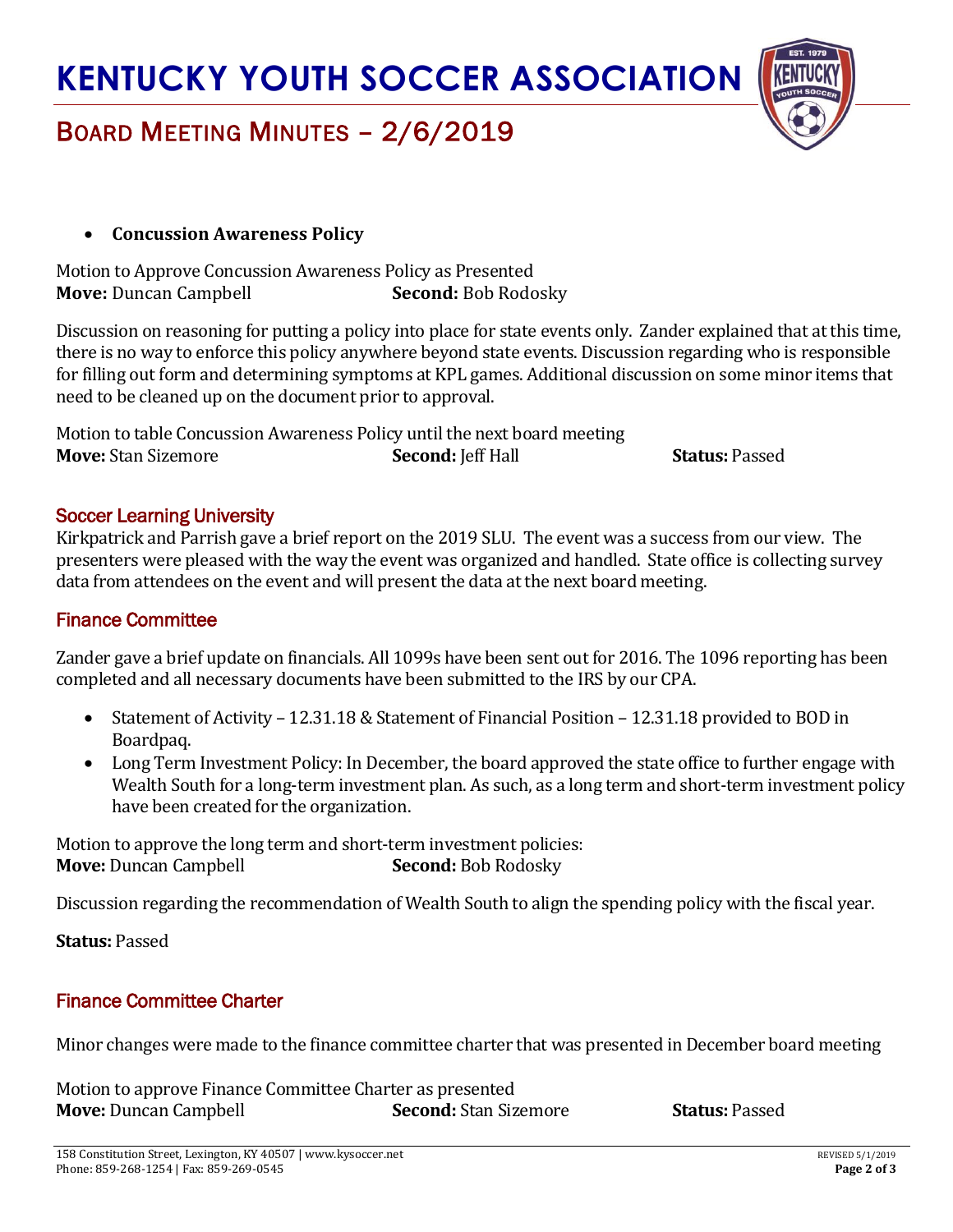

### BOARD MEETING MINUTES – 2/6/2019

### Technical Committee

Parrish gave a brief update on the technical committee. There is a new substitution policy to be tested in KPL games. This information is provided in board paq.

KY Youth Soccer will also test out the club development standard program which is a tool to measure club success and to help them grow and develop.

Meeting adjourned at 9:00 pm.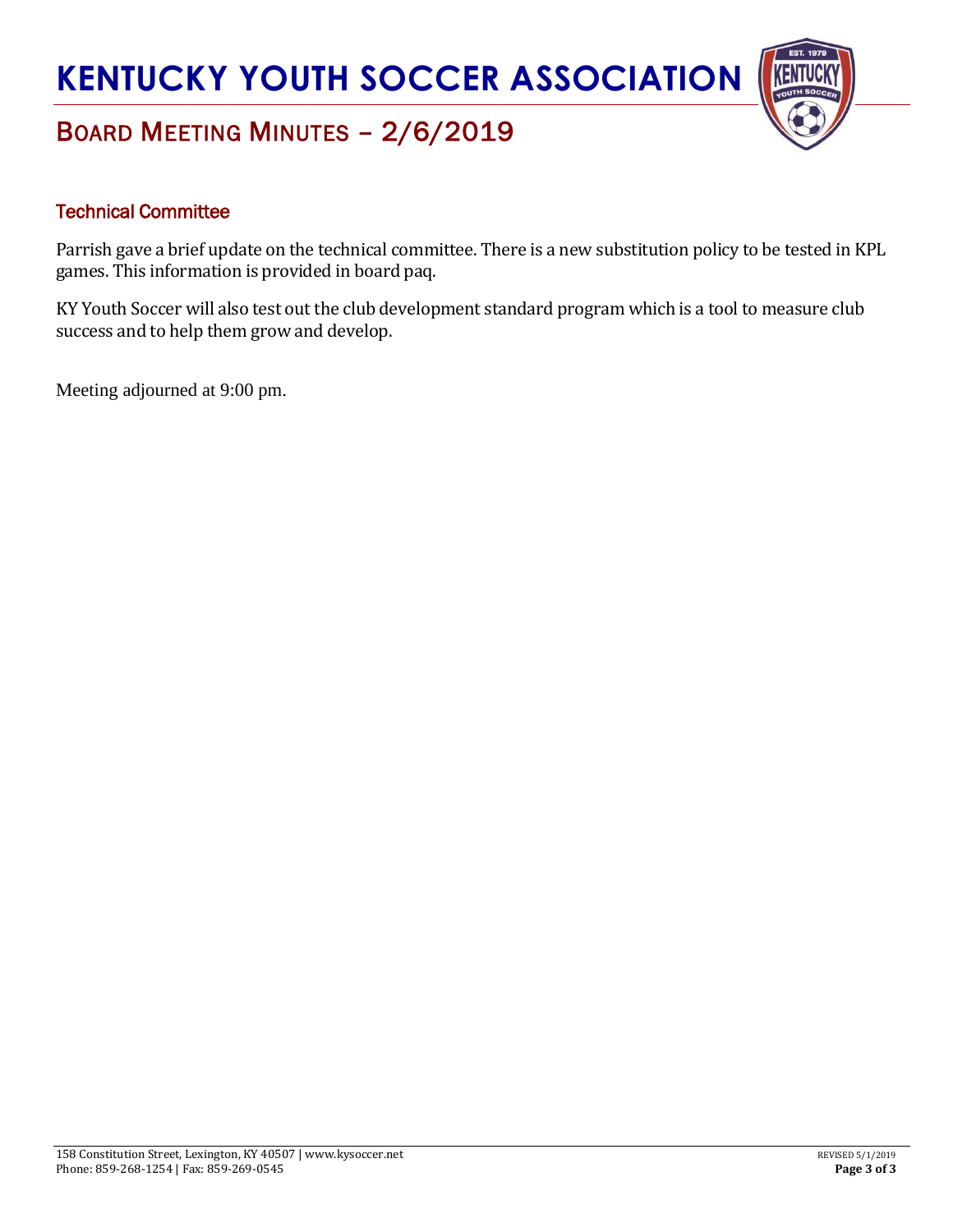

### BOARD MEETING MINUTES – 4/10/2019

### Kentucky Youth Soccer Board of Directors Wednesday, April 10, 2019 Conference Call

Board Members Present: Bob Drak, Bob Rodosky, Dan Clift, Dave McIver, Duncan Campbell, Mike Cocanougher, Rock Vance, Stan Sizemore, Peggy Polley-Grizzle

Staff Members Present: Kris Zander, Bryan Brooks, Derek Willis, Holly Kirkpatrick

Board Members Absent: Jeff Hall

Non-board members Absent: Chad Collins

Staff Members Absent: Adrian Parrish

### Meeting Called to Order at 8:00 pm

### Draft Minutes from February 6, 2019 Meeting

Motion to Approve February 1<sup>st</sup> minutes **Move:** Bob Rodosky **Second:** Duncan Campbell **Status:** Passed

### President's Report

### State Office Report

Zander gave a brief review of the state office report noting this is the busiest time during the fiscal year for our office.

### Coaching Education Report

Brooks gave a brief overview of the document provided to the board members. Adrian will give a more detailed updated once the final data is completed.

### New Member Request – Griffin Elite Soccer Academy

Relatively new facility in Northern Kentucky (about 4 years old). Clubs in Northern Kentucky currently utilize the training space.

Motion to consider application for provisional membership **Move:** Dave McIver **Second:** Duncan Campbell

**Discussion:** Concern that they do not meet the minimum requirement for number of teams to start an organization. Additionally, do are there licensed coaches within their organization?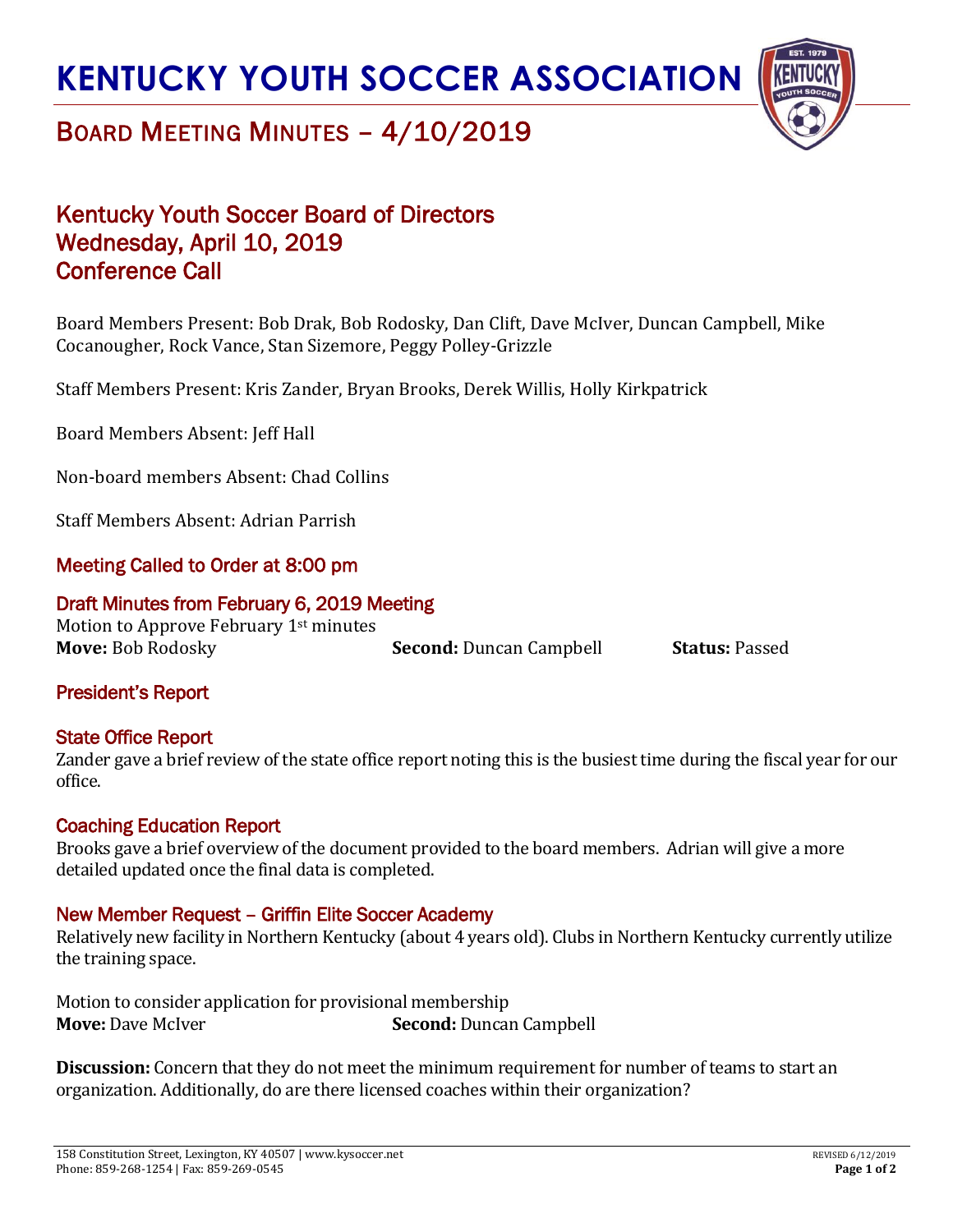

## BOARD MEETING MINUTES – 4/10/2019

McIver noted that he is not opposed to another club opening in Northern Kentucky but wants to ensure that anyone who does look to open a club, goes about it the correct way.

Motion to table and follow-up with the club with additional questions/clarification.

**Move:** Bob Rodosky **Second:** Duncan Campbell **Status:** Approved

### Concussion Awareness Policy

Brooks answers some questions regarding the policy that came up at the February board meeting. Specifically that the policy is set for the state association programming as that is the only thing the state office can really track and manage. This is the policy that is already in place but with the addition of the ODP program.

Motion to accept policy as presented. **Move:** Duncan Campbell **Second:** Mike Cocanougher **Status:** Passed with 1 vote against (Vance)

### Concussion Triage

Brooks presented information on a company that does cognitive baseline testing to establish a pre-injury comparison for players. More follow up is needed and will bring back additional information to the Board later in the yar.

### International Trip Recap

Willis gave an overview of the international trip to Dortmund for the board.

### Finance Committee

Zander presented the financials as of February 28<sup>th</sup> and gave a 6 month budget overview.

### **Investments**

Accounts were closed and money transferred to Wealth South to go into the long term investment strategy.

### US Youth Soccer Fee Increase Recommendation

US Youth Soccer passed a fee increase of \$1.25 per player. There has been significant discussion on how to handle the fee increase in Kentucky. Several options were presented to the board.

Motion to approve to pass \$1.00 fee increase from US Youth Soccer onto all clubs. Kentucky Youth Soccer will absorb the remaining \$.25 **Move:** Bob Drake **Second:** Dave McIver **Status:** Passed with 1 vote against (Vance)

Meeting adjourned at 9:30 pm.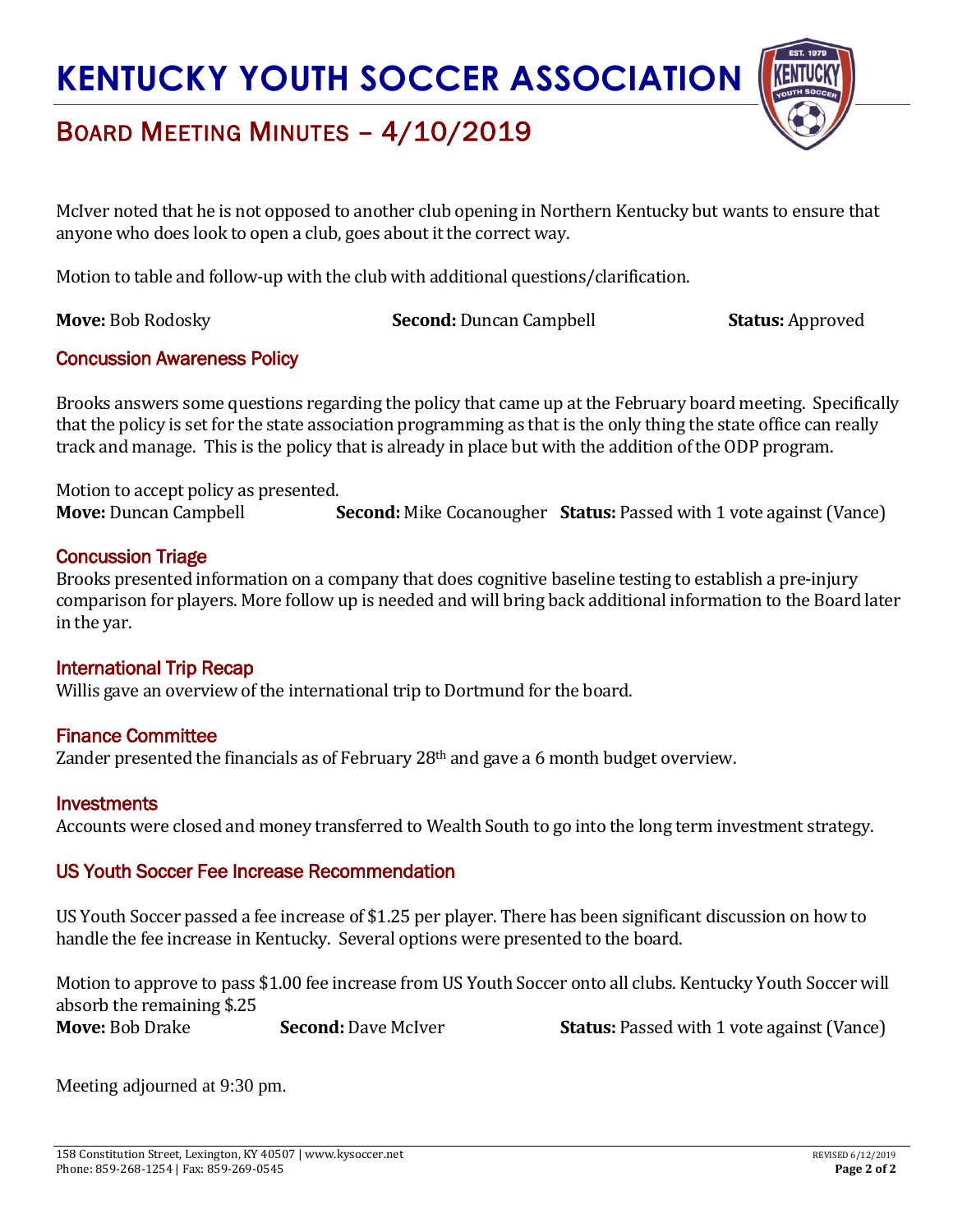

### BOARD MEETING MINUTES – 6/18/2019

### Kentucky Youth Soccer Board of Directors Wednesday, June 18, 2019 Conference Call

Board Members Present: Bob Drake, Bob Rodosky, Dan Clift, Duncan Campbell, , Rock Vance, Stan Sizemore,

Staff Members Present: Kris Zander, Bryan Brooks, Derek Willis, Holly Kirkpatrick, Adrian Parrish

Board Members Absent: Dave McIver, Jeff Hall, Mike Cocanougher

Non-board members Absent: Chad Collins, Peggy Polley-Grizzle

### Meeting Called to Order at 8:01 pm

### Draft Minutes from April 10, 2019 Meeting

Motion to Approve April 10<sup>th</sup> minutes **Move:** Rock Vance **Second:** Bob Rodosky **Status:** Passed

### State Office Report

Zander gave a brief review of the state office report:

- It was mostly a successful spring 2019 tournament season: Unfortunately, we had to cancel Kentucky American Cup Recreational tournament this year. Zander gave an overview of the timeline leading up to the cancellation of this tournament. Teams were fully refunded for their tournament registration fee.
- Select tournaments Zander thanked everyone for their hard work during these events. There were 378 teams that played across four tournament weekends (15 more than previous years) – Soccer Village Cup grew by 20 teams; Pres Cup grew by 9 teams.
- Tournament committee there are several items to be discussed regarding the growth and future of the events.
- Kentucky Premier League The season has now been complete with a few games left un-played due to weather. The League successfully implemented the 11U expansion as well as promotion & relegation with that age group. Promotion and relegation between the fall and spring helped with the competitive balance.
- Conversations are continuing with local YMCAs and the I am Third programs.
- The ODP instate camp is at the end of July. The camp filled up and is split pretty evenly between male and female players.
- The 2019 Gompper Scholarship Recipients to be recognized at the Awards Luncheon
- The US Soccer C course began last weekend with 36 total coaches (16 from KY). The final weekend will run from July  $31st$  – August  $4<sup>th</sup>$ .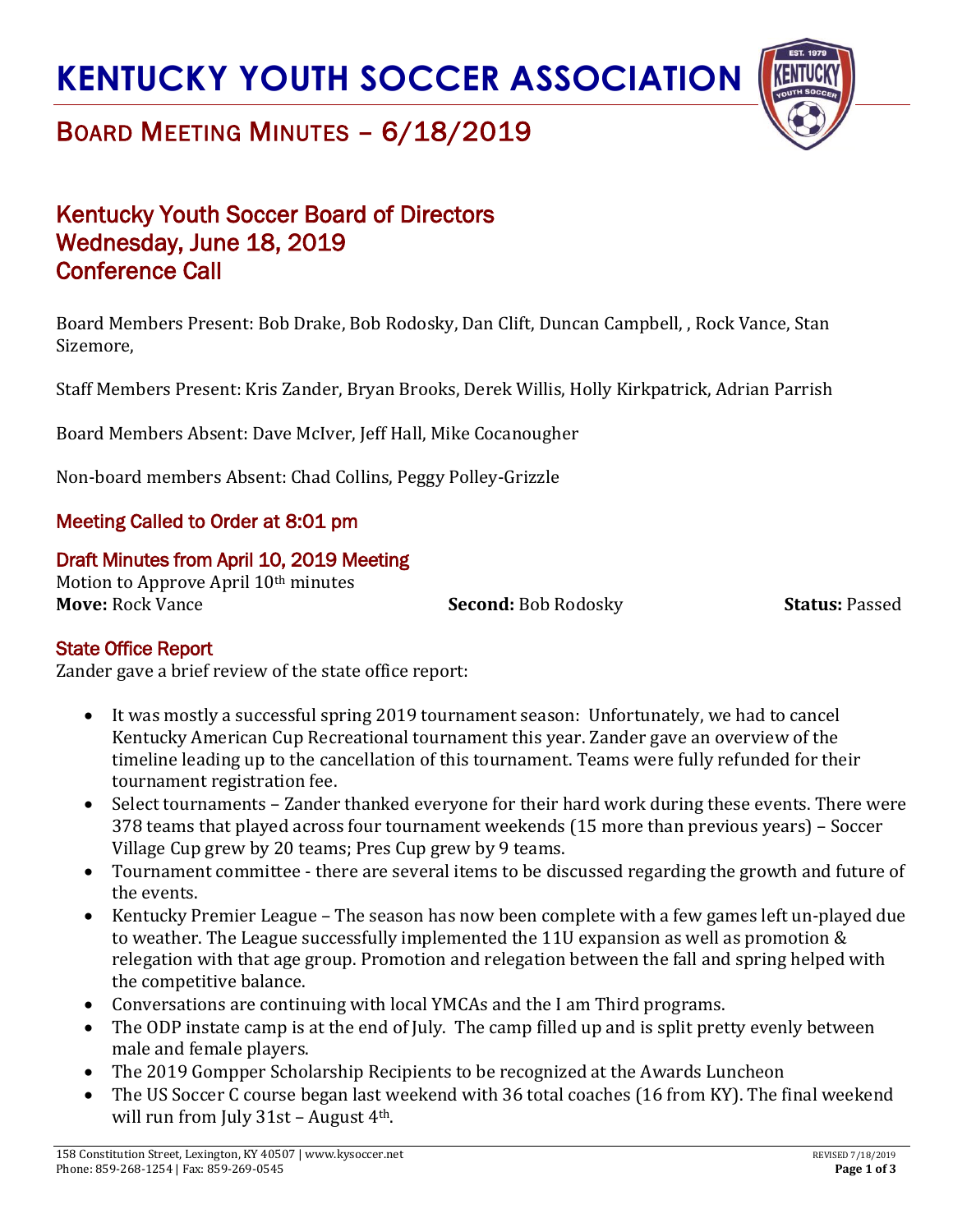

## BOARD MEETING MINUTES – 6/18/2019

• The 2019 AGM will take place August 10th in Lexington. We are currently accepting nominations for HOF. A few have come in and will be considered at the next board meeting.

### Finance Committee

Zander gave update as of April 20th, 2019.

- Balance Sheet At the end of April, we are in a large cash position. This is due to collecting a majority of the income by this time, but we have not paid many bills to this point.
- The finance committee will be meeting first week of July to go over first pass of 2019-2020 fiscal year to review at the July 13th in person meeting.

### New Member Request – Griffin Elite Soccer Academy

Griffin Elite - Will stay on the agenda. There is nothing new at this time.

### New Member Request – Bowling Green Elite Soccer Academy

A new application has been received for Bowling Green Elite Soccer Club. Duncan Campbell has been in contact with the group and reports that from a teams perspective, they currently meet all of the requirements for approval of provisional membership. Between the fall and the spring seasons, they expect to roster 7 teams with approximately 130 players.

Discussion revolved around missing items in the application, specifically the club rules/bylaws and insurance certificates.

The request will be tabled until we receive the rest of the club's application documentation.

Provisional Membership Approved via Electronic Vote on Friday, June 21, 2019.

### Nominations Committee

There will be board position opening up. Nominations for these positions are due at the end of the month. Information has been sent out to the clubs via email and regular mail.

### Risk Management Committee

Zander gave an update on a risk management issue currently being reviewed.

Zander has been in contact with Bob Drake, the US Soccer legal team (Lydia Walkie and Greg Fike) who recommended we contact CPS, Law Enforcement, and Safe Sport. Safe Sport is currently making a determination on whether they are going to further investigate.

Next steps will be to share additional details with our discipline committee for review.

### Technical Committee

Parrish gave an update on the Technical Committee. There are two individuals finishing their terms and recommendations have been made for new individuals to be added to the committee.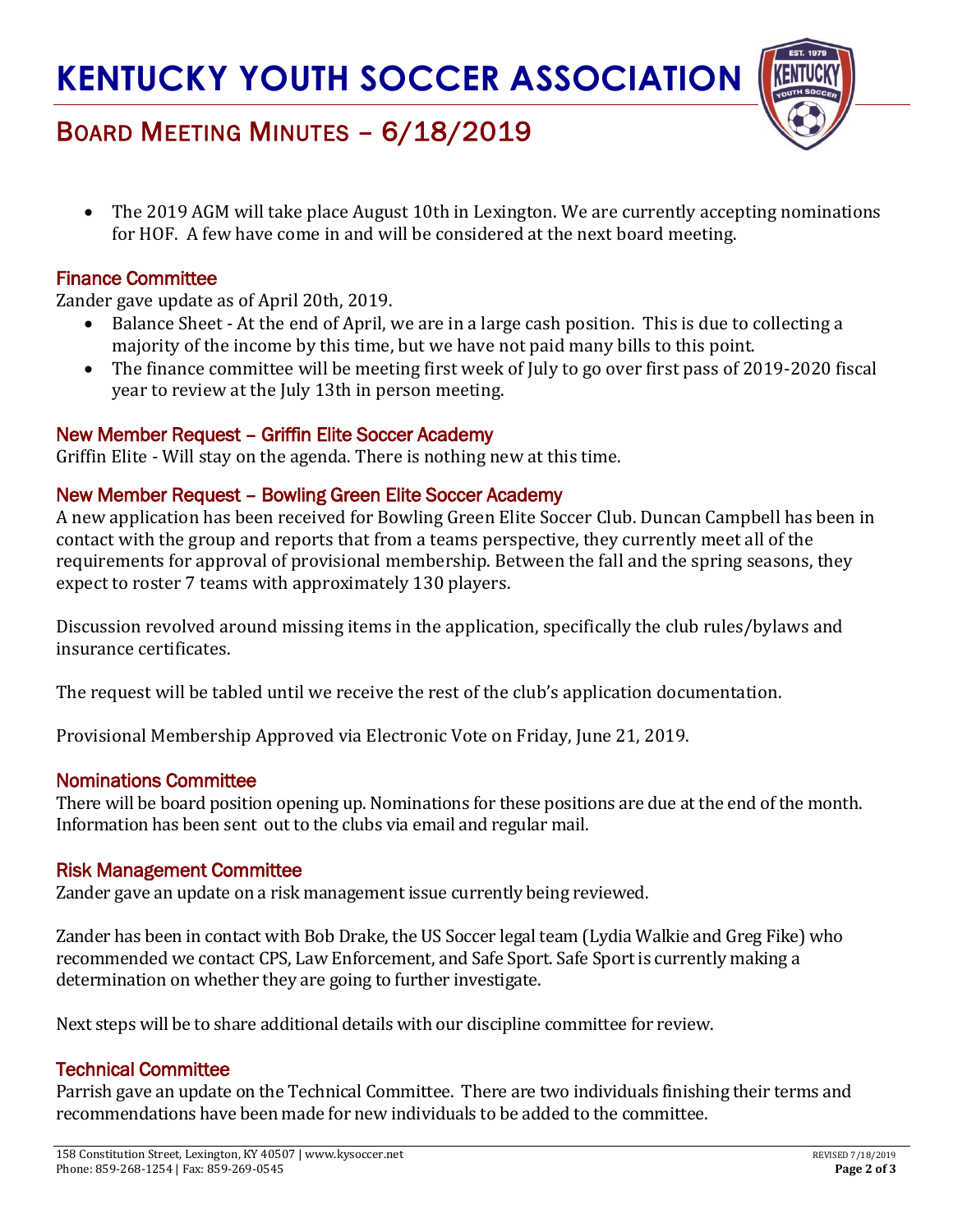

### BOARD MEETING MINUTES – 6/18/2019

Motion to approve 2019-20 technical committee as presented **Move:** Duncan Campbell **Second:** Bob Rodosky **Status:** Passed

### Grassroots Coaching Survey

Parrish gave an overview of the Grassroots Coaching Survey sent out to our member clubs. The results from the survey have been provided to board. Parrish shared the results with US Soccer and is working to further market the courses. This summer, Kentucky Youth Soccer will run three US Soccer D courses and will continue to run more grassroots courses. Parrish is working to find ways to get out to other areas of the state with the Grassroot courses.

### Other Business

There was discussion surrounding club mergers that have happened and will continue to happen. The board pointed out that there will need to be decisions made regarding how to determine which district players belong to. Requested that the staff come up with a list of recommendations on how that should be addressed and present it to the board.

The next board meeting is an in-person meeting and scheduled for July 13<sup>th</sup>, 2019.

**Motion to Adjourn Meeting Move:** Bob Rodosky **Second:** Rock Vance **Status:** Approved Meeting adjourned at 8:52 pm.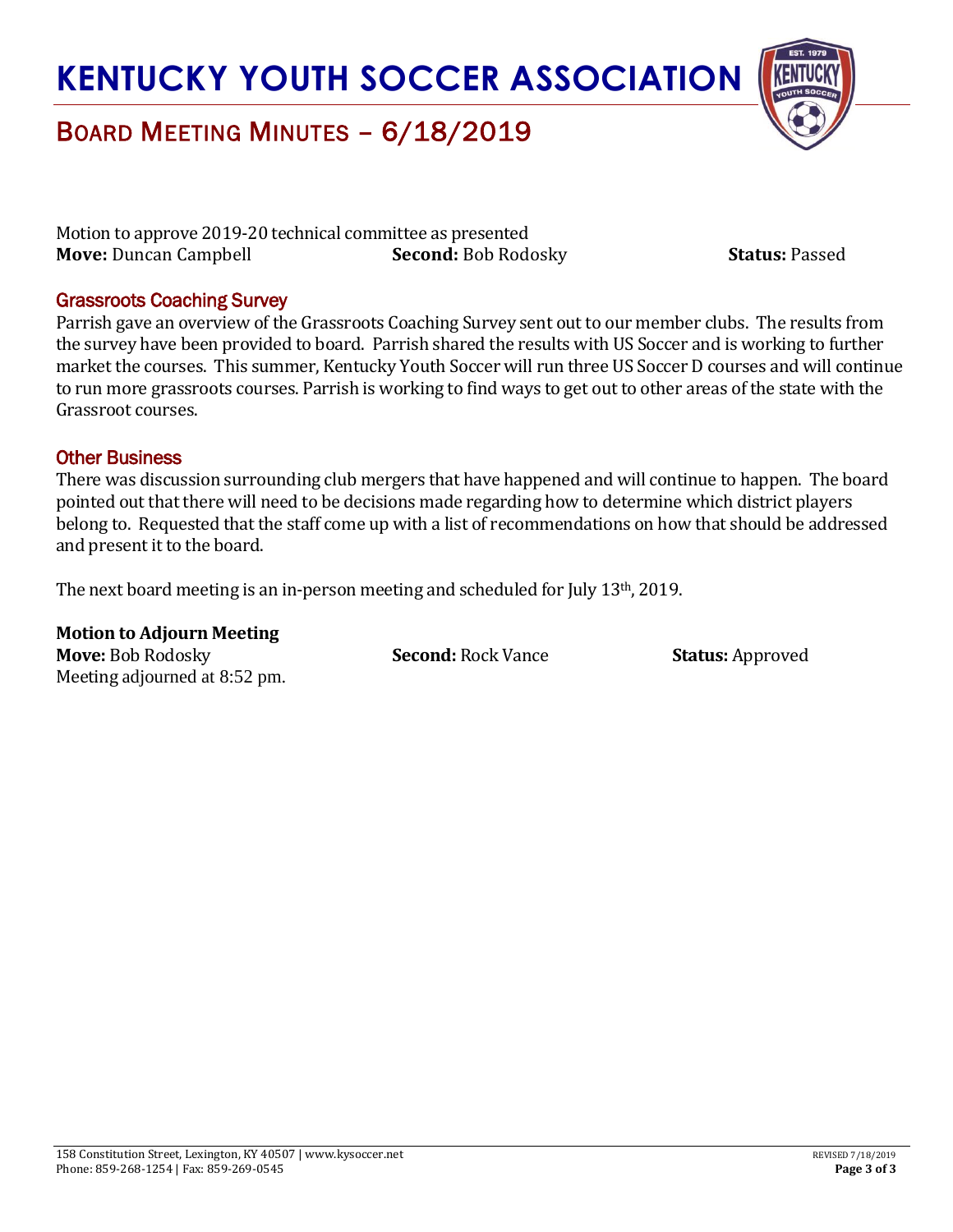

### BOARD MEETING MINUTES – 7/13/2019

### Kentucky Youth Soccer Board of Directors Saturday, July 13, 2019 Kentucky Youth Soccer Office, Lexington, KY

Board Members Present: Bob Drake; Bob Rodosky; Chad Collins; Dave McIver; Duncan Campbell; Jeff Hall; Mike Cocanougher; Rock Vance

Staff Members Present: Kris Zander, Holly Kirkpatrick, Adrian Parrish

Board Members Absent: Stan Sizemore, Dan Clift

Non-board members Present: Chad Collins, Peggy Polley-Grizzle

### Meeting Called to Order at 9:00 am

### Draft Minutes from June 18th Meeting

Motion to Approve June 18<sup>th</sup> minutes with addition of Electronic Vote for BG Elite provisional membership<br>**Move:** Duncan Campbell **Second:** Jeff Hall **Status:** Passed **Move: Duncan Campbell** 

### 2019 Hall of Fame Nominations

The Kentucky Soccer Association will not have a HOF inductee for 2019 but will have a recommendation for an award winner.

The Kentucky Youth Soccer State Office received three nominations for the 2019 Hall of Fame.

- Samuel Hayward
- Wayne Estiponal
- Marc Brunner

Motion to approve Sam Hayward as a member of the Hall of Fame<br>Move: Mike Cocanougher<br>Second: Dave McIver **Move: Mike** Cocanougher **Second:** Dave McIver **Status:** Passed Motion to approve Wayne Estinopal as a member of the Hall of Fame<br>**Move:** Duncan Campbell **Second:** [eff Hall **Move:** Duncan Campbell **Second:** Jeff Hall **Status:** Passed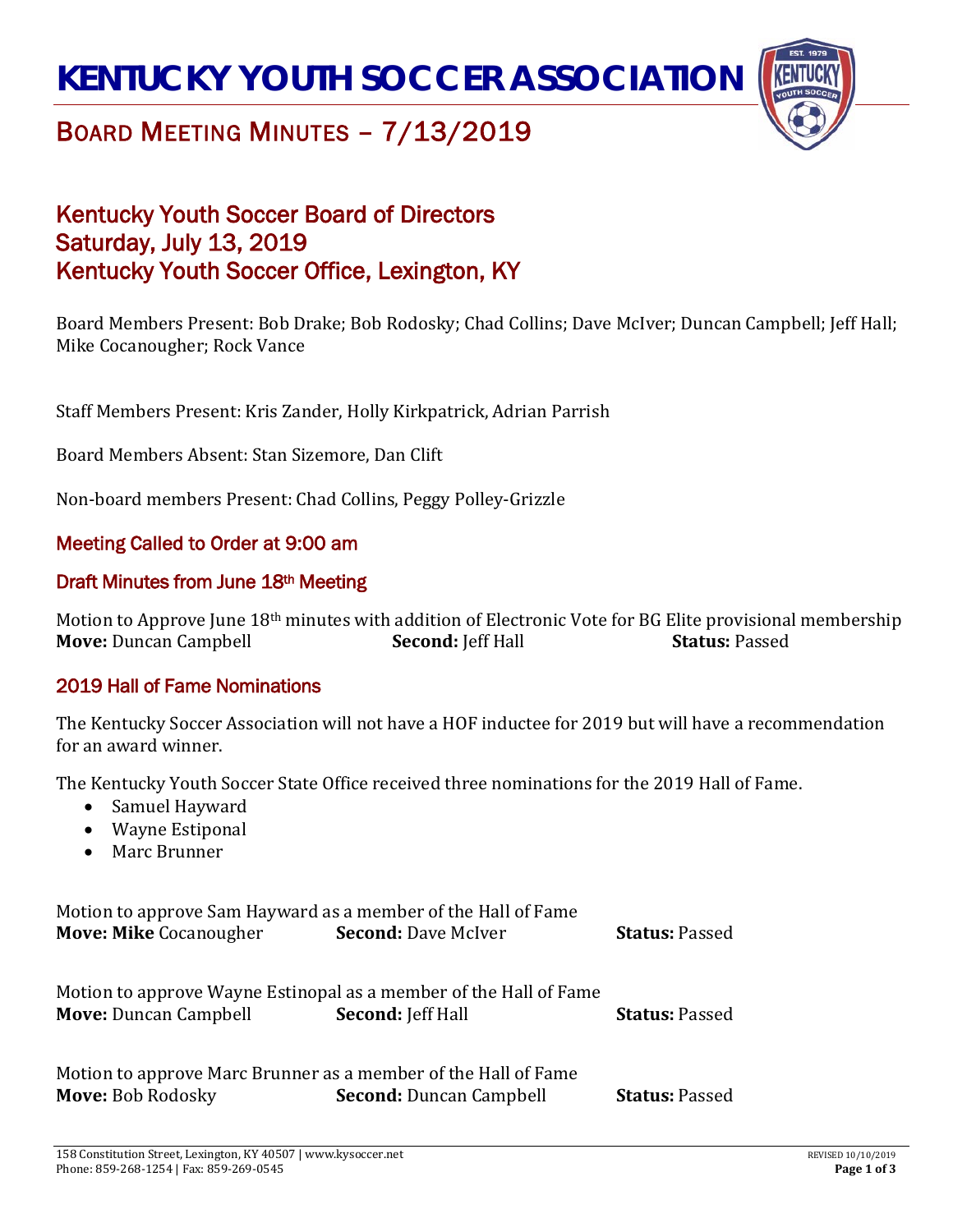

## BOARD MEETING MINUTES – 7/13/2019

### 2019 AGM and Board Elections

The 2019 AGM will take place August 10th in Lexington.

- Notification has gone out to the membership including information on open board position
- Open Board Positions:
	- o Secretary There is one individual interested in the open position
	- o District 3 Administrator There is one individual interested in the open position
	- o Bob Drake seeking reelection as President of Kentucky Youth Soccer
	- o Stan Sizemore seeking reelection as Youth Administrator
- Nominations for open board positions will be accepted from the floor.
- Office is currently working on the Round Table Agenda

### State Office Report

Zander gave a brief review of the state office report.

- Staff reviews will be in the coming weeks.
- Changes to SafeSport policy. More details to come later in the meeting.
- Presenting Policies regarding Risk Management to the board.
- Programs:
	- o Kentucky Premier League (KPL)
		- 120 apps for 11U-14U. Acceptance/rejection has been completed for these age groups for 2019-20 seasonal year.
		- Discussions are beginning within the technical committee regarding how to integrate 10U into the KPL.
		- Growth on the girls side of the KPL has been positive.
	- o Olympic Development Program (ODP)
		- 535 kids completed a try out for the 2018-19 seasonal year.
		- The 2019 Instate ODP camp has 145 registrations.
	- o Coaching Education
		- We have gotten some good traction this year on coaching courses, specifically the online grassroots courses.
		- The first weekend of the US Soccer C license has taken place with 15 coaches from Kentucky.

### New Member Request – I Am Third Soccer

Organization is creating a Player Development Academy to run separate from their recreational programs. They are interested in forming select teams at the academy, 10 and 11 age groups. Additionally, they are looking to certify referees, coaches and utilize background check system.

Motion to approve I am Third as a provisional member.<br>**Motion** - Rock Vance **Second** - Dav **Second** - Dave McIver **Status** - Passed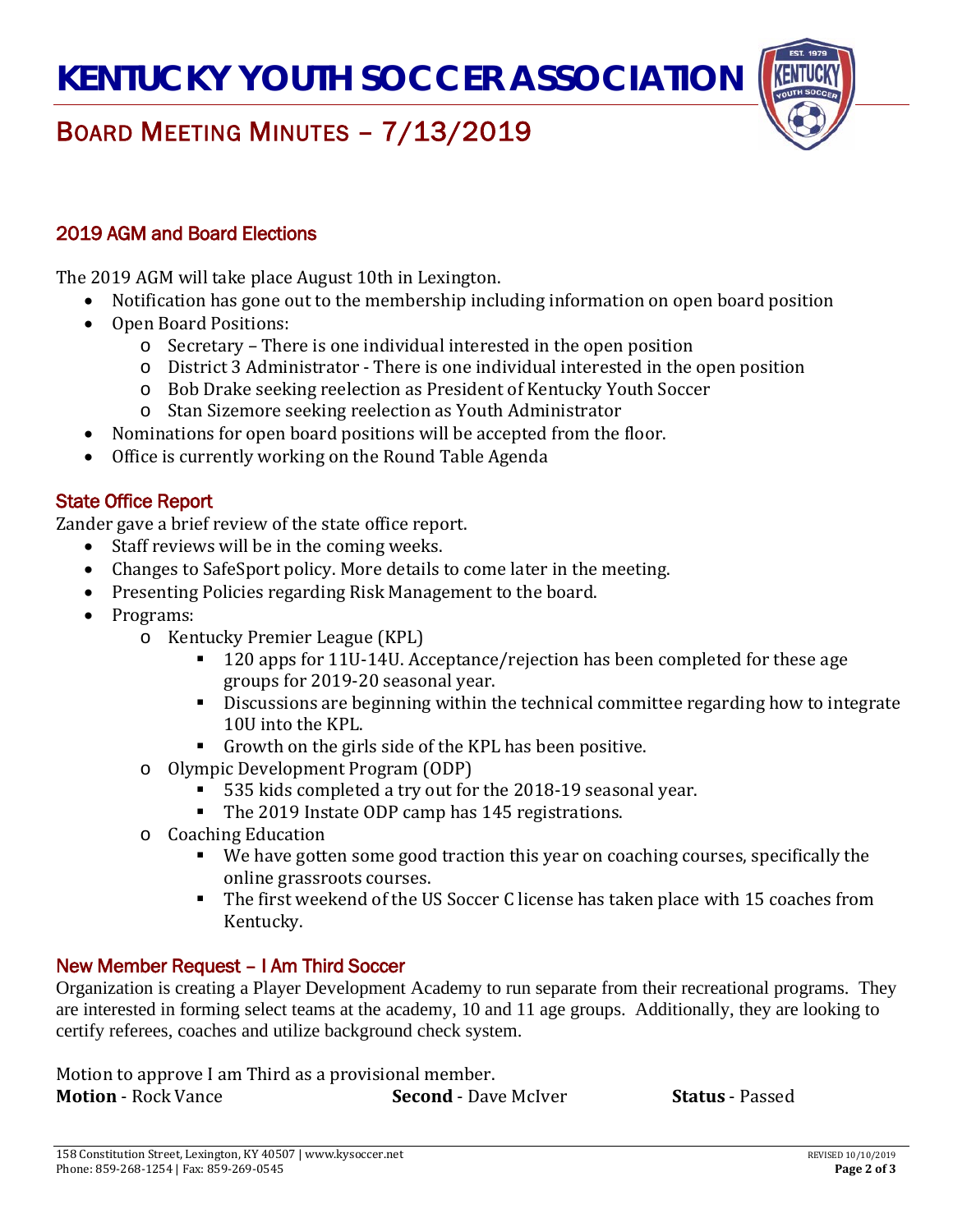

### BOARD MEETING MINUTES – 7/13/2019

### Contract Extensions – Soccer Village and Under Armour

Motion to approve giving staff ability to negotiate and execute Soccer Village and Under Armour Contract if deemed necessary. **Motion - McIver Second - Duncan Status** - Approved

Discussion: Staff to work with McIver and Drake during final negotiations.

### Finance Committee

Zander briefly reviewed current financials with two months left in the fiscal year. There will be additional expenses and revenue over the next two months. Projecting approximately about \$200,000 in expenses left to go out.

### **2019-20 Budget**

Clift reviewed the proposed budget for the upcoming seasonal year specifically discussion the following:

- Clift presented the recommendation of the finance committee to add a line item of 6901 Planned Reserve in order to have a 0-dollar balanced budget.
- 5112: New Line Item of Future Year USSF/USYSA Fees

Zander reviewed additional KYSA budget changes for upcoming fiscal year.

| Motion to approve 2019-20 budget. |                           |                          |
|-----------------------------------|---------------------------|--------------------------|
| <b>Motion</b> Mike Cocanougher    | <b>Second Bob Rodosky</b> | <b>Status</b> - Approved |

### Governance Committee

Zander briefly reviewed U.S. Soccer policies that will be brought forth at a future meeting as recommendations to adopt at the state level.

### SafeSport Update

As of September 1, 2019, SafeSport Training is mandated by US Soccer for everyone.

### 2019-2020 IFAB Rule Changes

Collins gave an overview of rule changes going into effect for the Fall 2019. Communication to be sent out to everyone in order to assist in a smooth implementation of the rules.

Collins also discussed the new requirement that referees must register in the US Soccer Learning Center. There have been changes to grade names that now better align with the coaching education certifications (i.e. grassroots, regional, professional).

### Motion to adjourn 12:20 pm

Motion: Mike Cocanougher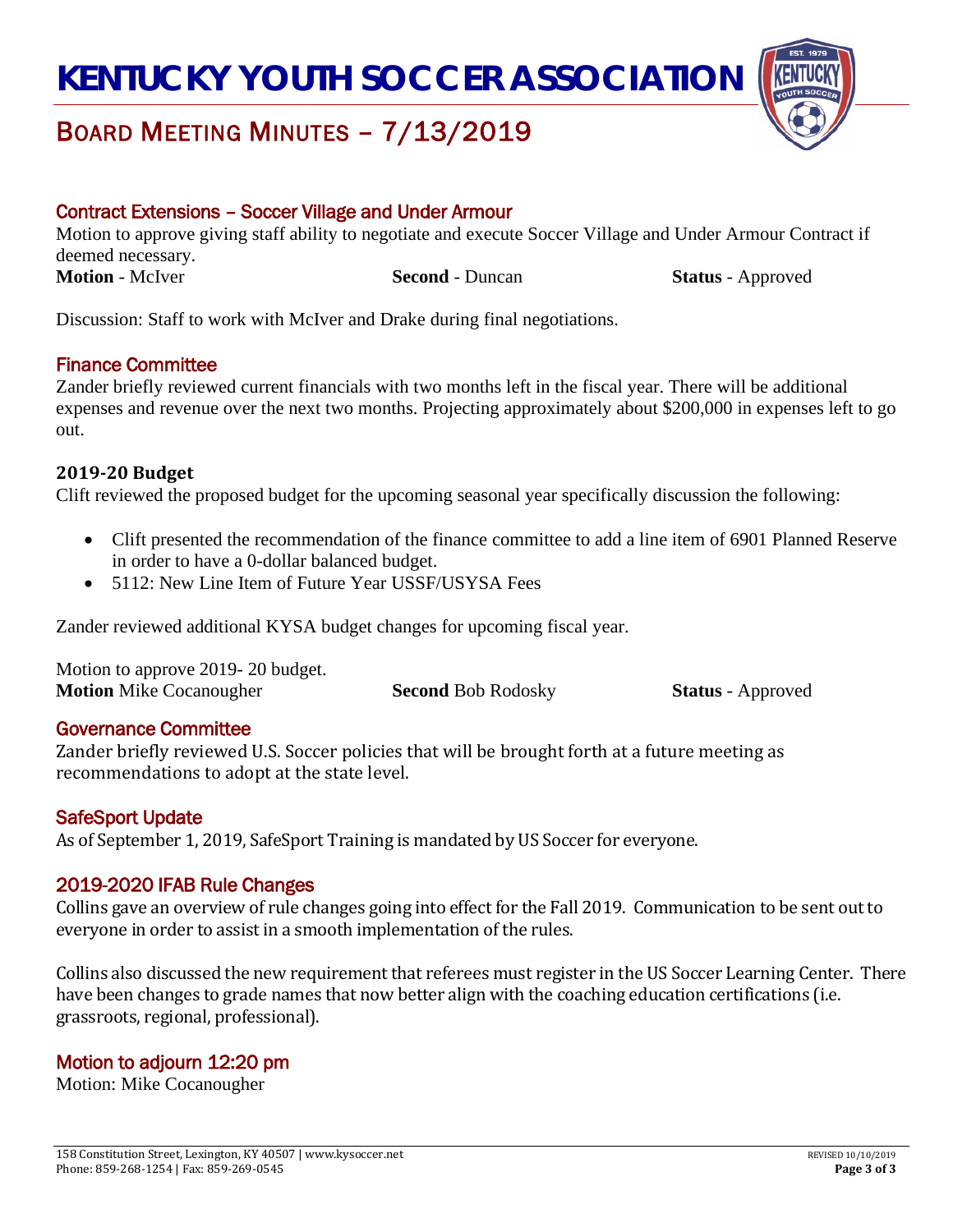

## BOARD MEETING MINUTES – 10/16/2019

### Kentucky Youth Soccer Board of Directors Wednesday, October 16, 2019 Conference Call

Board Members Present: Bob Drake; Bob Rodosky; Dan Clift, Dave McIver, Duncan Campbell and Marty Tucker

Staff Members Present: Kris Zander, Bryan Brooks, Derek Willis and Holly Kirkpatrick

Non-voting board members Present: Peggy Polley-Grizzle

Absent: Stan Sizemore, Rock Vance, Chad Collins, Jim Long and Adrian Parrish

### Meeting Called to Order at 8:01 pm

### Draft Minutes from July 13<sup>th</sup> Meeting

Motion to Approve July 13th minutes **Move:** Bob Rodosky **Second:** Duncan Campbell **Status:** Passed

### State Office Report

Zander gave a brief overview of the state office report included in the meeting materials.

Some brief highlights discussed are:

- Stack Sports acquired Affinity and Blue Sombrero from Dicks Sporting Goods. We are unsure exactly the impact of the transaction, but more information will be shared in the near future.
- Chris Moore resigned as US Youth Soccer CEO and Andrew Hiatt, the current COO will serve as the interim CEO.
- The employee reviews for the KY Youth Soccer staff will be completed by 10/31. Kris will set up a meeting with the HR committee in December.
- The Soccer Village contract was executed after a lengthy discussion with Bob Drake and Dave Mciver.
- Eastern PA Youth Soccer Visit:
	- o Zander and Brooks went to Eastern PA (120,000-130,000 players) for a state visit. Of specific interest is the Mobile Education Center run by the state office. Eastern PA received a innovate to Grow Fund grant from US Soccer for \$100,000/year for 3 years to run a mobile education center. KY Youth Soccer is interested in learning more about the program and its success.
- Soccer Learning University:
	- o Kirkpatrick gave a brief overview of the 2020 Soccer Learning University status.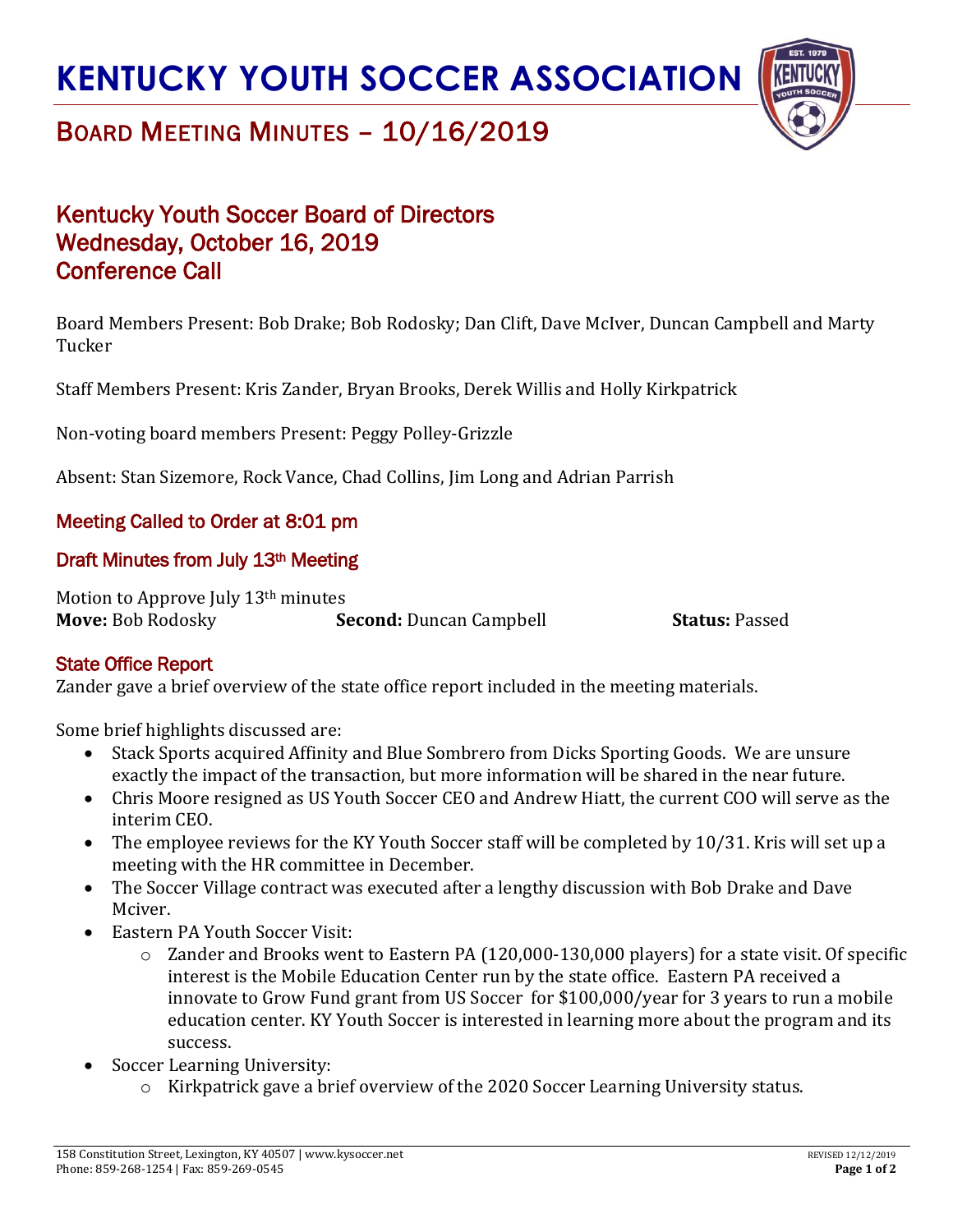

## BOARD MEETING MINUTES – 10/16/2019

### Disciplinary Committee

Zander gave an update on suspension for a coach. The coach is appealing the decision, so there will be a hearing to determine if the suspension is upheld. The full Risk Management committee will be in attendance.

### Finance Committee

Zander gave a high-level overview of the financial as the 18-19 fiscal year is still being reconciled. Clift then discussed the statement of financial position.

The finance committee recommended transferring \$200,000 to the short-term money market account at Wealth South. This transfer was executed.

The finance committee is also working on updating the reserve policy. A recommendation will be put to the board for a vote at the December in-person meeting.

#### Risk Management Committee

• Social Media Policies: The current policy was approved in Spring 2019 using much of what US Youth Soccer is doing. The policy is evolving, and an updated policy will be put to a board vote at the December board meeting.

### Motion to adjourn 8:44 pm

Motion: Bob Rodosky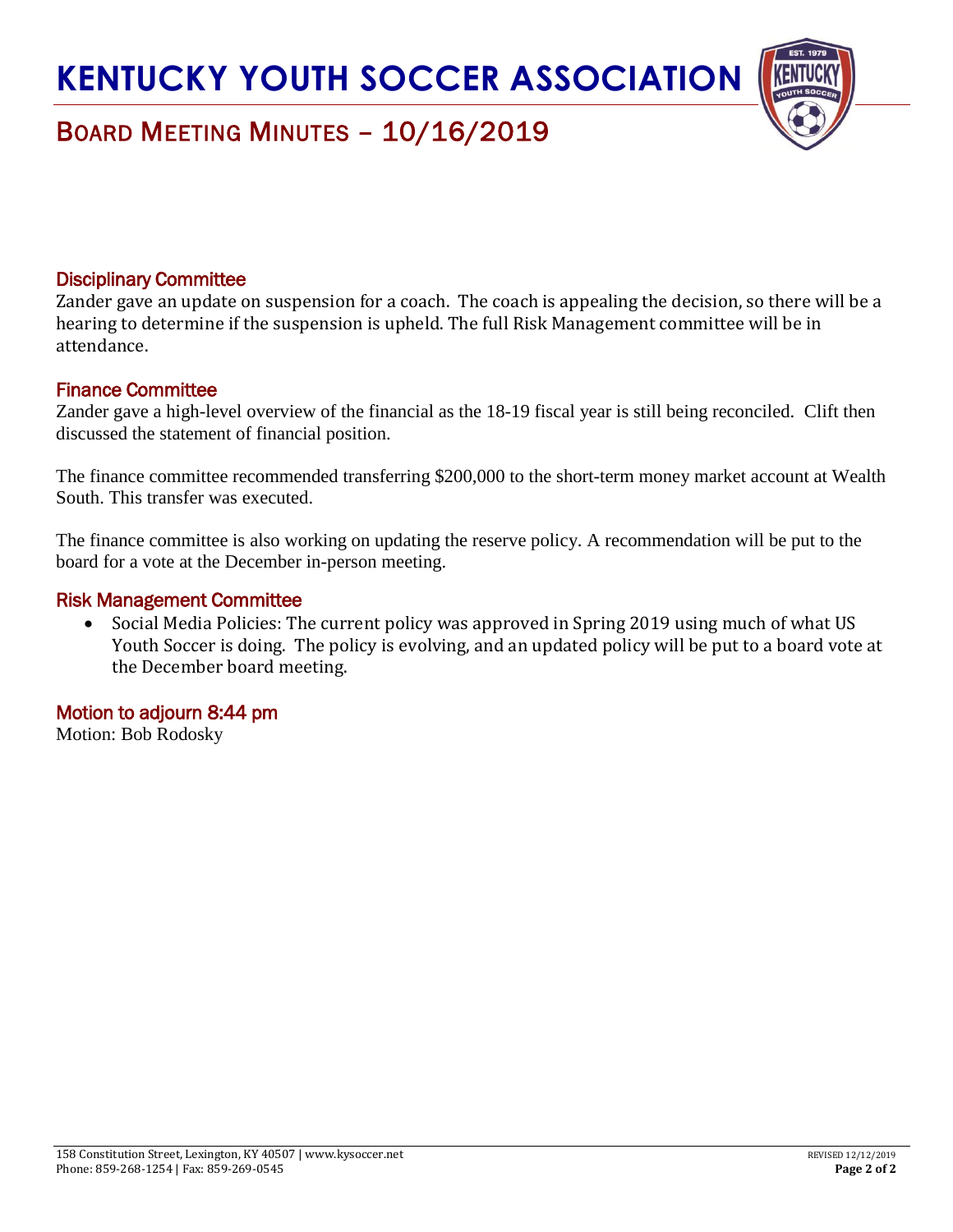

## BOARD MEETING MINUTES – 12/07/2019

### Kentucky Youth Soccer Board of Directors Saturday, December 7, 2019 Kentucky Youth Soccer Office

Board Members Present: Bob Drake, Bob Rodosky, Dave McIver, Jim Long, Duncan Campbell, Marty Tucker, Rock Vance, Stan Sizemore

Staff Members Present: Kris Zander, Bryan Brooks, Holly Kirkpatrick

Non-board members Present: Peggy Polley-Grizzle, Chad Collins

Absent: Derek Willis, Adrian Parrish

### Meeting Called to Order at 8:59 am

### Draft Minutes from October 16th Meeting

Motion to Approve October 16<sup>th</sup> minutes with a change to add Jim Long as present in the minutes rather than absent.

**Move:** Jim Long **Second:** Bob Rodosky **Status:** Passed

### Joe Dogett presented on his company at the start of the meeting.

Zander introduced Dogett to the group

- He has been in the business for 40 years
- After reviewing the business portfolio, he noted that the current portfolio is a solid one.
- Discussed what he could offer with a different investment philosophy.
- He is sending a copy of a prospectus to the board.
- After the presentation, the Board discussed options. Board recommended continuing our investment strategies with WealthSouth Management
- Board recommended that the finance committee review options with Mr. Dogett in regard to the legacy investment options which may provide gifting options that could possibly be marketed.

### State Referee Committee

Collins gave an update - showing growth but the demand continues to grow. The new Learning Center has been launched by US Soccer as a way to certify referees. The new format lends itself to practical learning on a field.

Sizemore added that there are some challenges with software, getting courses on the calendar, expense, etc. (Kirkpatrick will work with Sizemore and Collins to put a list of assignors of kysoccer website.)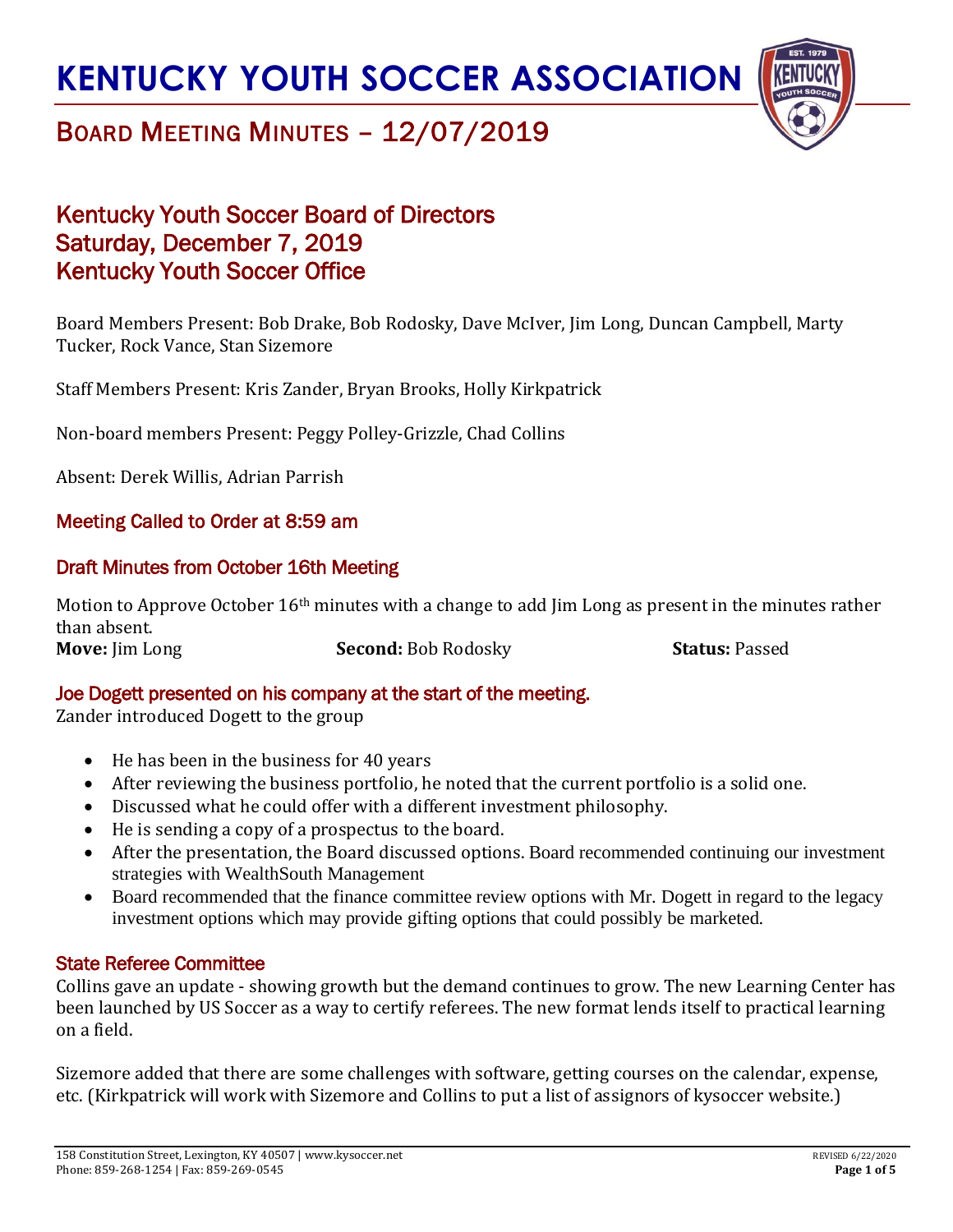

## BOARD MEETING MINUTES – 12/07/2019

Referees going through background checks (\$30 check), safe sport, etc. via the US Soccer Learning Center in order to affiliate to a state.

Kirkpatrick to add the process of setting up a referee course in the admin newsletter.

Collins also shared that Ohio South is going to implement a 2 whistle policy for games specifically in the Buckeye League (12 & Below); USYS says this cannot happen. KY is sharing with our referees that they should not follow this policy. This could be impactful to insurance coverage as it is not following the NGB bylaws/policies. Put as an agenda item for an update in the February meeting.

### Presidents Report

• 2020 Board Calendar: Option to hold the board meeting at the SLU or as a conference call on February 12<sup>th</sup>. Recommendation to hold the meeting on February 19<sup>th</sup> so it is after the USSF AGM.

Motion to Approve the 2020 board calendar with the first meeting set for February 19<sup>th</sup>. **Move:** Bob Rodosky **Second:** Stan Sizemore **Status:** Passed

• 2019-20 Committees: Board members were presented with an updated committee document.

Motion to Approve 2019-20 Committees with the addition of Dan Clift back on the Strategic Planning Committee. **Move:** Duncan Campbell **Second:** Jim Long **Status:** Passed

### State Office Report

Zander gave a brief overview of the state office report included in the meeting materials.

Some brief highlights discussed are:

- Update on a disqualified coach appealing decision to discipline committee: A coach was disqualified, and the discipline committee upheld the decision. This coach is currently a disqualified status but not suspended and would be eligible to reapply in the future.
- Zander and Brooks went to Eastern Penn Pennsylvania to see their Mobile Education Center funded by the Innovate to Grow fund. This is something our state association can review and try to implement something similar in KY.
- United Soccer Coaches Convention is in Baltimore in January. Zander and Willis are attending.

### Registration Report

Zander provided the current registration report to the board.

### Affinity/Stack Sports Update

Kirkpatrick gave an update on where the state office is in the process of reviewing registration platforms. The office staff has been and will continue to meet with the different platforms. Additionally, member clubs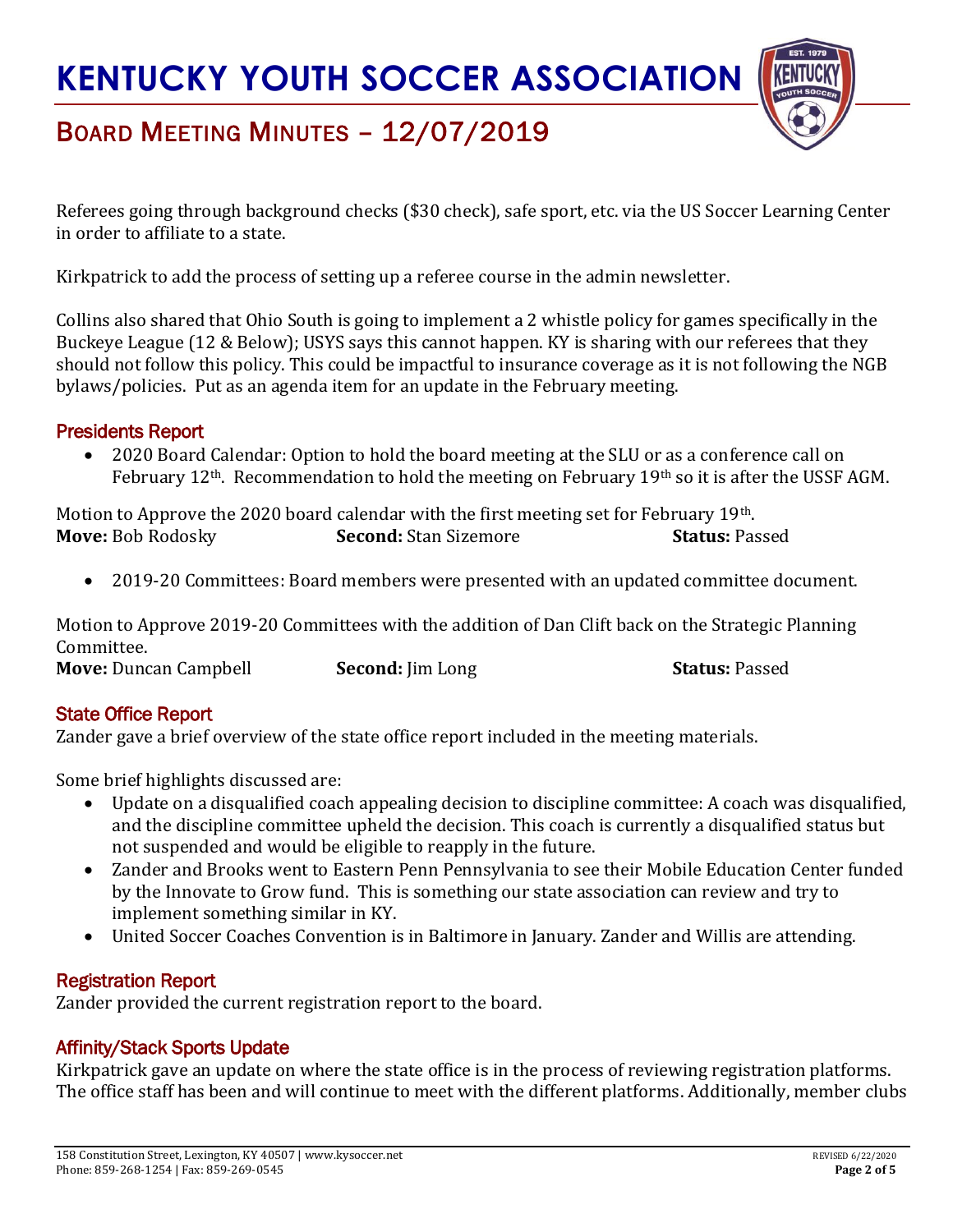

## BOARD MEETING MINUTES – 12/07/2019

have had the opportunity to see and review the platforms as well. The state office plans to have a decision on a system made by early to mid-January and to get board approval in January.

### Soccer Learning University Update

Kirkpatrick gave an update on the 4th annual Soccer Learning University scheduled for February 1, 2020.

### Marketing Update

Kirkpatrick provided information on the marketing, email and social media efforts from the state office. A document was provided to board members for review.

### Disciplinary Committee

Zander gave an update on suspension for a coach. The coach is appealing the decision, so there will be a hearing to determine if the suspension is upheld. The full Risk Management committee will be in attendance.

### Finance Committee

Zander gave an update on where the organization is financially now that it is two months into the fiscal year.

- The Finance Committee approved \$200,000 transfer from checking account to short term money market.
- As of October, the organization owes \$57,000 on the building.
- Discussed the idea of the Finance Committee doing a systems audit every 3 years. The Finance committee recommended having a 3-year review and approved engaging Joe King for the review. Everything is ready to go.
- Financials as of October 31, 2019 were presented by Dan Clift
- 2019-20 Budget Revisions were presented by Zander to equal approximately a \$19,000 increase.
	- o Approved \$5,000 for video expenses to promote coaching education/general KY Youth Soccer promo.
	- o Tournaments: there will be an increase in facility costs as t here is new management at the Elizabethtown Sports Park facility. Staff worked with new management on a plan to stair-step the increase over the new few years.
	- o Game Balls
	- o Region is now requiring a representative to attend the Presidents Cup regionals.

Motion to Approve the Budget Revisions

**Move:** Duncan Campbell **Second:** *Jim Long* **Status:** Passed

- Operating Reserve Policy
	- o Brooks presented changes to the operating reserves policy

Motion from standing committee to approve operating reserve policy as presented **Move:** Duncan Campbell **Second:** *Jim Long* **Status:** Passed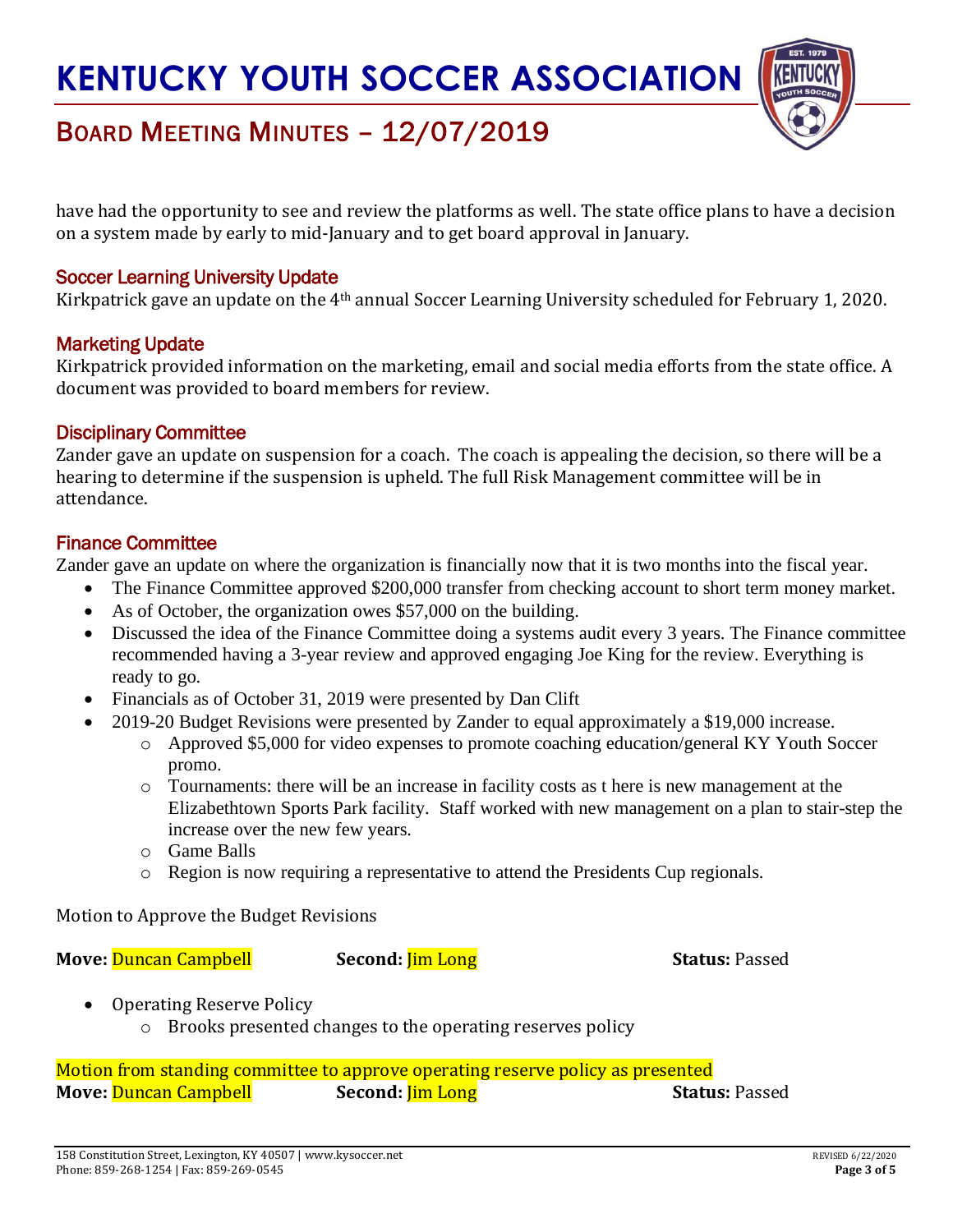

## BOARD MEETING MINUTES – 12/07/2019

### Governance Committee

- Brooks gave an update on the 2020 AGM location
	- o The board had previously approved to go to Lousville in 2020 for the AGM but we cannot find a location the second weekend of August (August  $8<sup>th</sup>$ ) due to a National Hot Rod event.
	- o Two options presented
		- Change the weekend to a week prior or after the weekend the event is historically scheduled
		- Go to Lexington in 2020 instead and then go back to Louisville in 2021

Motion to approve hosting the 2020 AGM in Lexington (August 8th) and then to Louisville (August  $7<sup>th</sup>$ ) in 2021.

**Move:** Duncan Campbell **Second:** Rock Vance **Status:** Passed

• Refugee Bowling Green application for membership

Motion to approve Refugee Bowling Green for membership **Move:** Duncan Campbell **Second:** Dan Clift **Status:** Passed Elizabethtown Sports Park Update

Brooks gave update on the changes at Elizabethtown Sports Park

A new management group was charged with bringing in more income from the Park. The group is looking to host their own events and have proposed becoming an affiliate member in order to host their events.

After reviewing the KY Youth Soccer Bylaws, there is an allied membership type. The bylaws state that the fee is determined by the State Counsel (member clubs) and that the board could make a recommendation but they would have to approve.

Motion to make a bylaw change regarding the fee for allied members. **Move:** Dave McIver **Second:** Duncan Campbell **Status:** Passed

### Risk Management Committee

- Beginning in the Fall 2020, there will be a new risk management provider. The Risk Management committee is vetting each provider provided.
- US Soccer Heat & Cold Guidelines: Recommendation is to send out the USYS Guidelines to our member organizations to utilize.

Motion to approve **Move:** Rock Vance **Second:** Jim Long **Status:** Passed

• Social Media Policy: Brooks reviewed the SM policy and change to the SM guidelines to include electronic communication. Proposed changes clean up the verbiage in the policy. Notice was given in October.